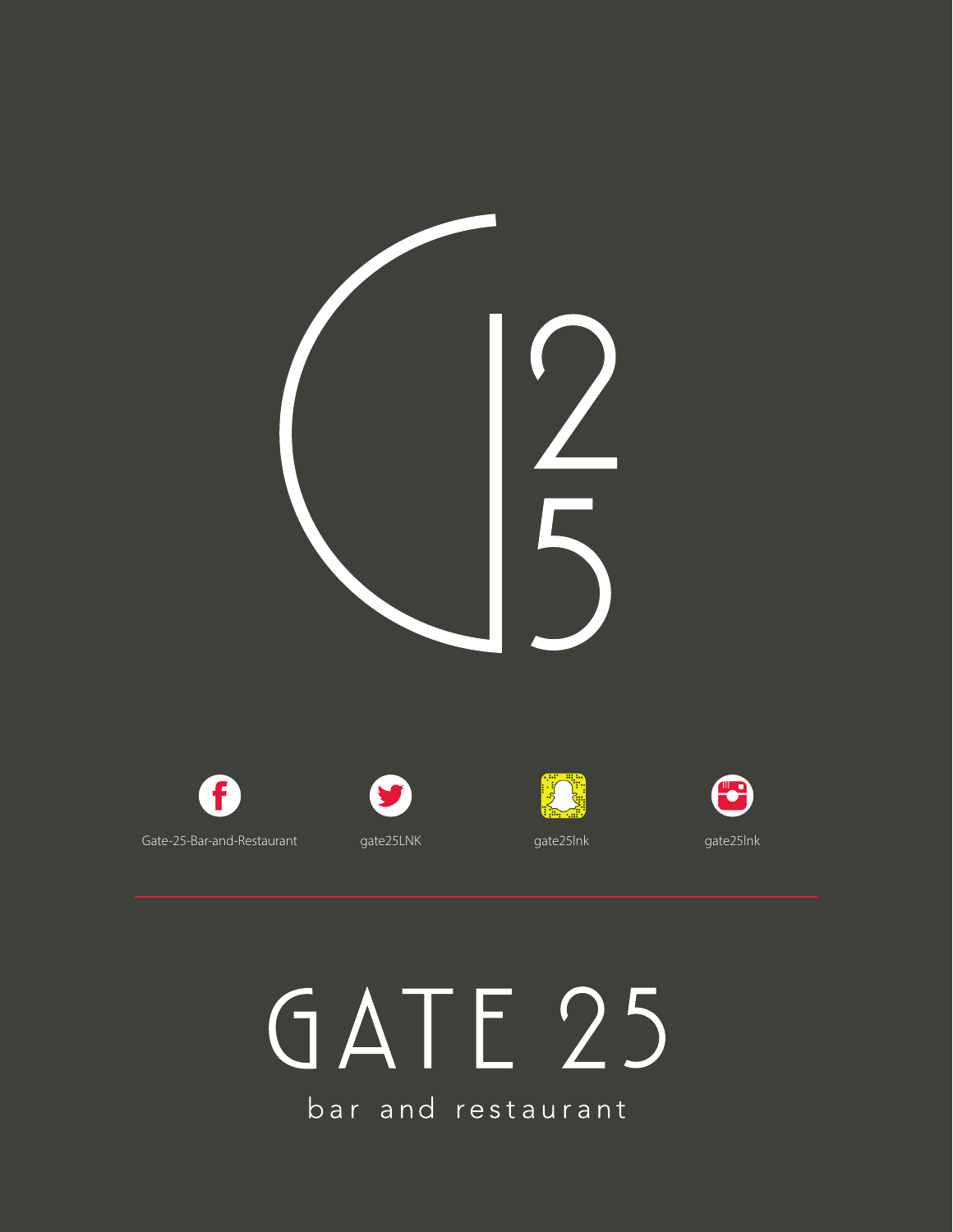## SHARED PLATES

#### **GATE'S NACHOS**

fried corn tortilla chips, topped with a mix of cheddar, jack and bleu cheeses, peppadews, caramelized onions, peppercorn sauce, scallions, your choice of poblano braised pork or chicken 14

#### **GATE'S WINGS**

beer braised wings, fried and tossed in your choice of one of our signature sauces, served with bleu cheese dressing, carrot and celery sticks (6) 9 | (12) 17

**signature sauces:** buffalo, Gate 25 bbq sauce, garlic peppercorn, ginger cilantro bbq, mango habanero

#### **STUFFED MUSHROOM**

mixed cheeses, caramelized onions, portabella mushrooms, roasted tomato sauce, balsamic reduction 9

#### **PRETZEL BITES**

bite sized, soft pretzels, cheese sauce 9

## FLATBREADS

#### **VEGGIE FLATBREAD**

sautéed mushrooms, artichoke hearts, caramelized onions, kalamata olives, feta, roasted tomato sauce 11

#### **ITALIAN FLATBREAD**

pesto, capicola ham, prosciutto, salami, fresh mozzarella, pepperoncini, balsamic reduction 12

#### **CHICKEN & BACON FLATBREAD**

chicken, bacon, green onions, peppercorn sauce, smokey cheddar 12

#### **GATE 25 FEATURED FLATBREAD**

the kitchen wants you to enjoy a flatbread their way ask your server for details 12

#### **STEAK QUESADILLA**

seasoned steak, poblano corn relish, cheddar jack cheese, grilled tortilla, southwest ranch 11

#### **STREET TACOS**

poblano braised pork, pineapple salsa, tomato salsa, feta 9

#### **BANG-BANG CAULIFLOWER**

breaded and fried cauliflower, sweet chili mayo, green onion 10

#### **FRIED PICKLES**

breaded and fried pickle chips, served with sweet sriracha 9

#### **BURRATA**

strawberries, toasted pine nuts, goat cheese, balsamic, basil, baguette 12

#### **CHIPS & SALSA** 6



#### **WEDGE**

iceberg lettuce wedge, applewood-smoked bacon, tomatoes, bleu cheese crumbles, sourdough croutons, house-made bleu cheese dressing 6 / 8 add salmon 6 | chicken 5 | ahi tuna 8

#### **BLACKENED TUNA**

blackened ahi tuna, mixed greens, shredded carrots, cucumbers, topped with crispy wonton strips, sweet ginger dressing 17

#### **HAWAIIAN SALMON SALAD**

blackened salmon, mixed greens, feta, applewood-smoked bacon, pineapple salsa, sweet ginger vinaigrette 15

#### **SOUTHWEST CHOP CHOP**

chopped iceberg lettuce, cheddar jack cheese, seasoned steak, poblano corn relish, tortilla strips, southwest ranch 13

#### **STRAWBERRY SPINACH W/ GRILLED CHICKEN**

baby spinach, balsamic dressing, red onion, strawberries, goat cheese, croutons, diced chicken breast 13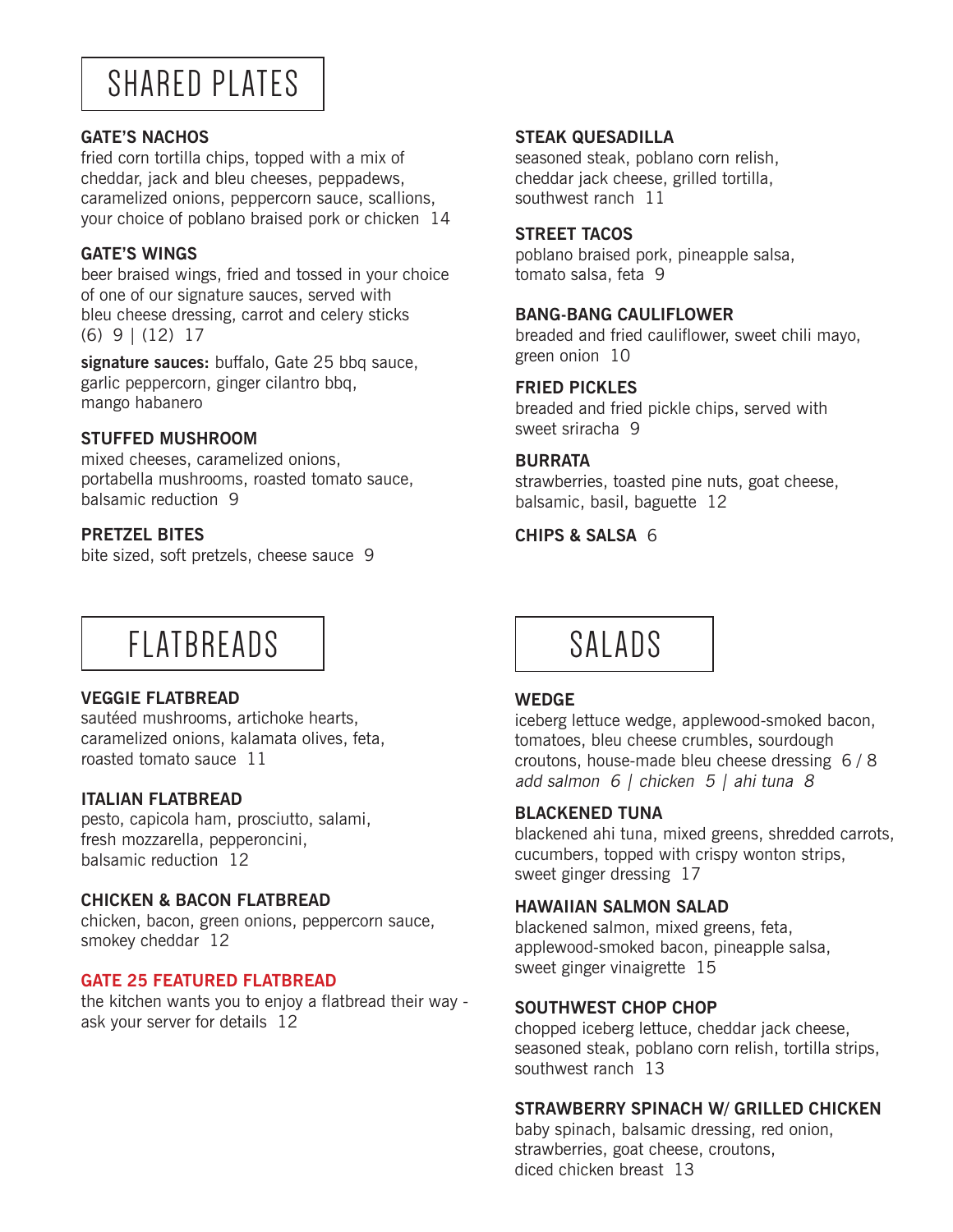## SANDWICHES

served with your choice of fries, tots, cottage cheese, kettle chips, pasta salad or side salad sub sweet potato fries for 1

#### **ASIAN SALMON\***

grilled salmon filet, fresh spinach, cucumber salad, ginger cilantro bbq sauce, served open-faced on a grilled baguette 14

#### **CHIPOTLE CHICKEN**

hand-breaded chicken, applewood-smoked bacon, melted smokey cheddar, chipotle mayo, lettuce, tomato, toasted ciabatta bun 12 (substitute grilled chicken by request)

#### **CLUB**

turkey, ham, bacon, swiss, american, lettuce, tomato, sourdough, mayo 12

#### **CUBAN**

poblano braised pork, ham, melted swiss cheese, served on a toasted hoagie roll with spicy mustard and chopped dill pickles 12

#### **ELK BRAT**

jalapeno elk bratwurst, toasted new england bun, caramelized onions, peppadews, sweet sriracha 12

#### **SHRIMP PO'BOY**

breaded shrimp, remoulade, toasted hoagie, lettuce, tomato 12



STEAK BURGERS all of our burgers are Certified Angus Beef® Brand



served with your choice of fries, tots, cottage cheese, kettle chips, pasta salad or side salad sub sweet potato fries for 1

#### **CLASSIC\***

ground beef, lettuce, tomato, onion, pickle, toasted brioche bun 11 add cheese .50 (american, swiss, smokey cheddar, bleu cheese)

#### **BBQ BACON\***

ground beef, applewood-smoked bacon, Gate 25 BBQ sauce, smokey cheddar cheese, toasted brioche bun 13

### **THE ITALIAN\***

ground beef, pesto, fresh mozzarella, capicola, prosciutto, salami, pepperoncini, toasted brioche bun 13

#### **GATE 25 FEATURED BURGER**

the kitchen wants you to enjoy a burger their way ask your server for details 13



**FRIES** 4 **TOTS** 4 **SWEET POTATO FRIES** 5 **COTTAGE CHEESE** 4 **KETTLE CHIPS** 4 **HOUSE SALAD** 5 **PASTA SALAD** 4



#### **BROWNIE SUNDAE**

served with your choice of chocolate or raspberry sauce 7

**NEW YORK CHEESECAKE** with raspberry sauce 7

#### **BISCUIT BEIGNETS**

fried biscuit dough, dusted with powder sugar, served with chocolate or raspberry sauce 7

\*CONSUMER ADVISORY: Thoroughly cooking foods of animal origin, such as beef, eggs, fish, lamb, pork, poultry, or shellfish reduces the risk of food-born illness. Individuals with certain health conditions may be at higher risk if these foods are consumed raw or under cooked. Consult your physician or public health official for further information.